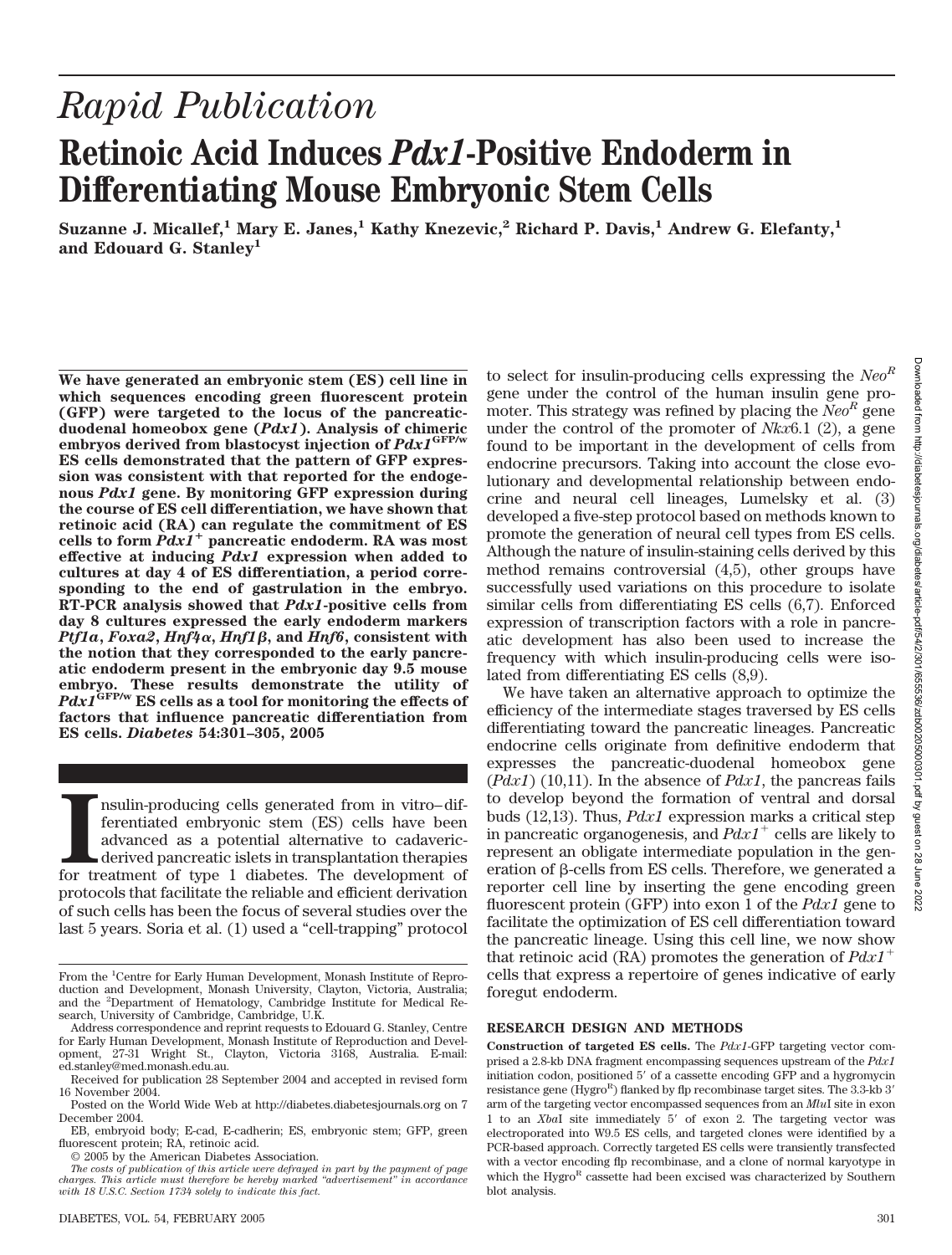| TABLE 1 |  |                               |
|---------|--|-------------------------------|
|         |  | Primers used for PCR analysis |

| Gene            | Sense primer                    | Antisense primer           | Product size (bp) |
|-----------------|---------------------------------|----------------------------|-------------------|
| <b>HPRT</b>     | gctggtgaaaaggacctct             | cacaggactagaacacctgc       | 249               |
| $E$ -cad        | gcagtcagatctccctgagttcgag       | gttgctagagtgacctttgtatgtag | 372               |
| Pdx1            | <i>ctatecttcaacctataccatttc</i> | gaaatcagccaggttgccttcaac   | 409               |
| Ptf1a           | catagagaacgaaccaccctttgag       | gcacggagtttcctggacagagttc  | 294               |
| Hnf6            | gcaatggaagtaattcagggcag         | catgaagaagttgctgacagtgc    | 471               |
| $Hnf4\alpha$    | ctcttctgattataagctgaggatg       | ccacaggaaggtgcagattgatctg  | 377               |
| Foxa2           | cetetatglagactactgettete        | cctggatttcaccatgtccagaatg  | 277               |
| $Hnf1\beta$     | gttgaaattccaagagtgacttgctc      | ctttaatgggaggcttcctgagatg  | 281               |
| Hlxb9           | caageteaacaagtacetgteteg        | gcaccattgctgtacgggaagttg   | 341               |
| <b>NeuroD</b>   | cttggccaagaactacatctgg          | ggagtagggatgcaccgggaa      | 222               |
| Nqn3            | ggtagcactacctagttggagactc       | gacaaacagtgcttcaggaaccgtc  | 389               |
| Nkx2.2          | ctaaatatttatggccatgtacacg       | gttccaagctccgatgctcaggag   | 325               |
| <i>Insulin1</i> | ccagctataatcagagacca            | gtgtagaagaagccacgct        | 197               |
| Glucagon        | actcacagggcacattcacc            | ccagttgatgaagtccctgg       | 353               |

**Chimera analysis.** Chimeric embryos generated by injecting *Pdx1*GFP/w ES cells into C57BL/6 blastocysts were harvested at 7 and 10 days' postimplantation and fixed in 4% paraformaldehyde on ice for 5 min. Images of embryos expressing GFP were captured with a Leica fluorescence microscope. This work involving animals was conducted in accordance with Monash University guidelines.

**Cell culture.** ES cells were maintained on primary mouse embryonic fibroblasts in Dulbecco's modified Eagle's medium supplemented with 15% fetal bovine serum and  $10^3$  units/ml leukemia inhibitory factor (LIF). For differentiations, feeder-depleted ES cells were seeded at 10,000 cells/ml in 5 ml differentiation medium (14) in 6-cm Petri dishes (Phoenix Biomedical). For RA treatments, embryoid bodies (EBs) were harvested, washed once in PBS, and returned to Petri dishes in chemically defined medium (CDM) (15) supplemented with all-*trans* RA (2625; Sigma). The following day EBs were washed in PBS and a single EB picked into each well of a gelatin-coated 96-well tissue culture plate in CDM. Each EB was subsequently scored for GFP expression using a Zeiss Axiovert fluorescence microscope.

**Gene expression analysis.** ES cells differentiated for 8 days were stained with an anti–E-cadherin (E-cad) antibody  $(13-1900)$ ; Chemicon), and GFP<sup>+</sup>E $cad^+$ , GFP<sup>-</sup>E-cad<sup>+</sup>, and GFP<sup>-</sup>E-cad<sup>-</sup> cells were isolated by flow cytometry using a FACSAria (BD Biosciences). cDNA was generated using a Cells-tocDNA II (Ambion) kit and samples standardized essentially as described (16). For PCR analysis, the primer sequences and product sizes are listed in Table 1. Following an initial denaturation step of 95°C (2 min), PCRs were performed for 33 cycles with conditions of 95°C (30 s), 55° (30 s), and 72° (60 s) using High Fidelity Platinum *Taq* polymerase in the presence of 25 mmol/l  $MgSO<sub>4</sub>$  and 200 µmol/l dNTPs in the buffer supplied (Invitrogen). PCR products were separated by electrophoresis on a 2% agarose gel.

### **RESULTS**

Sequences encoding GFP were inserted into exon 1 of the *Pdx1* locus in mouse ES cells using homologous recombination (Fig. 1*A*), and correct targeting was verified by Southern blotting (Fig. 1*B*). We examined the pattern of GFP expression in chimeric embryos derived by blastocyst injection of *Pdx1*GFP/w ES cells. Embryos that recovered at day 7 postimplantation (developmentally equivalent to embryonic day [E] 9.5) showed two areas of GFP expression (Fig. 1*C*) associated with the forming gut tube. This pattern of expression in prospective dorsal and ventral pancreatic buds was identical to that reported for the endogenous *Pdx1* gene (17,18). Robust GFP fluorescence was observed in the dorsal and ventral pancreatic anlage, and lower levels were present in the duodenum of day 10 (developmentally E12.5) postimplantation embryos (Fig. 1*D*). GFP expression was not detected in other embryonic tissues.

Studies in zebrafish and *Xenopus* showed that the proportion of cells allocated to pancreatic endoderm could be increased by treating embryos with RA toward the end of gastrulation (19,20). Preliminary studies in our laboratory indicated that a 24-h pulse with RA was also able to induce GFP expression in differentiating *Pdx1*GFP/w ES cells and that continuous presence of RA was not required (data not shown). To determine the optimal concentration of RA in our system, ES cells differentiated for 4 days were treated with various concentrations of RA for 24 h and observed for subsequent GFP expression (Fig. 2*A*). The highest proportion of  $GFP^+$  EBs ( $>90\%$ ) formed when cultures were treated with  $10^{-5}$  mol/l RA. This number peaked 3–4 days following RA treatment and decreased gradually over the next 7 days. To determine whether the time of treatment influenced the frequency of  $GFP<sup>+</sup> EBs, cultures were pulsed with RA for 24 h between$ days 2 and 10 of differentiation. These experiments indicated that exposure of EBs to RA at day 4 yielded the highest percentage of GFP<sup>+</sup> EBs (Fig. 2*B*). Examination of day 8 EBs from these cultures revealed that GFP expression was localized to epithelial structures (Fig. 2*C*), often in close proximity to cardiac mesoderm (data not shown).

Flow cytometric analysis indicated that  $GFP<sup>+</sup>$  cells present in day 8 EBs treated with RA at day 4 coexpressed the epithelial marker E-cad (Fig. 3*A*). To determine the developmental stage represented by the  $GFP<sup>+</sup>$  cells, RT-PCR analysis was performed on RNA from cells isolated on the basis of GFP and E-cad expression. The purity of the sorted populations was verified by RT-PCR analysis, showing that cells expressing *Pdx1* and *E-cad* RNA were confined to  $GFP^+$  and  $E\text{-}cad^+$  fractions, respectively (Fig.  $3B$ ). This analysis indicated that the  $GFP^+$  population expressed endoderm markers including *Foxa2*,  $Hnf4\alpha$ , *Hnf6*, and *Hnf1β*. Although these cells did not express genes associated with later pancreatic differentiation, the expression of *Ptf1a* suggests that a proportion of the  $GFP<sup>+</sup>$  population was committed to pancreatic endoderm (21) (Fig. 3*B*).

## **DISCUSSION**

The efficient differentiation of  $ES$  cells into  $\beta$ -cells will require the optimization of a series of steps corresponding to the sequential stages of pancreatic development (11). To facilitate the isolation of pancreatic endoderm from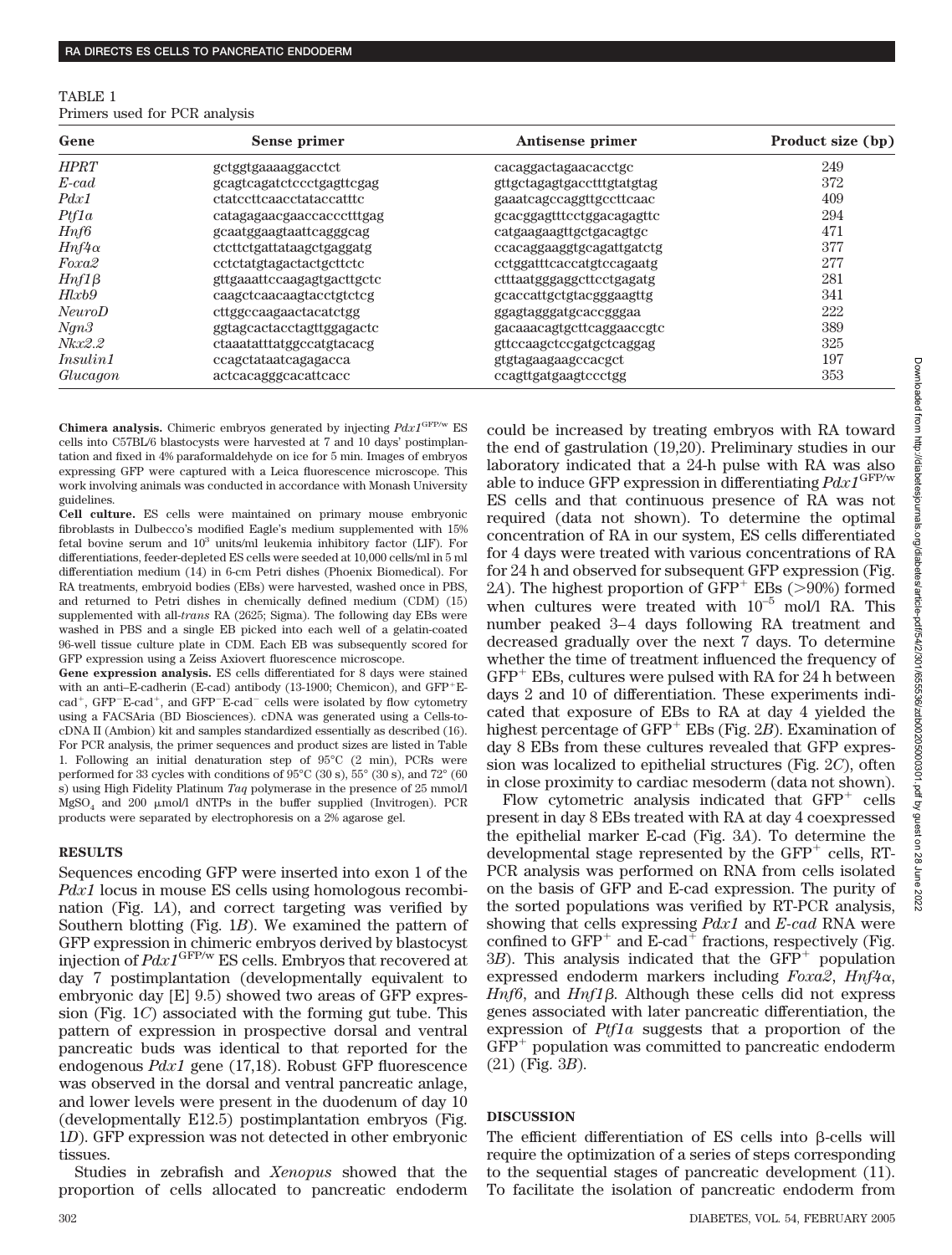

**FIG. 1. Generation of** *Pdx1***GFP/w ES cells.** *A***: Schematic representation** of the gene-targeting vector used to insert GFP into the endogenous *Pdx1* locus by homologous recombination. 5' and 3' probes located outside the targeting vector detect a 17-kb *NcoI* fragment in the **wild-type** *Pdx1* **allele. This fragment is disrupted in the targeted allele by the presence of an additional** *Nco***I site in GFP. Gray boxes denote exons, and black triangles represent flp recombinase target sites flanking the hygromycin resistance cassette (Hygro).** *B***: Southern blot of** *Nco***I-digested genomic DNA from wild-type and** *Pdx1***GFP/w ES cells showing that 5 and 3 probes detect fragments of the predicted size** (kb). C and D: Images of chimeric embryos generated from blastocyst<br>injection of the  $PdxI^{GFP/w}$  ES cells recovered 7 (C) and 10 (D) days **postimplantation. The embryo in** *D* **has been dissected to show the foregut and developing pancreas. lb, limb bud; ht, heart; so, somites; db, dorsal pancreatic bud; vb ventral pancreatic bud; st, stomach; du, duodenum; dp and vp, dorsal and ventral pancreatic anlage, respectivley.**

differentiating ES cells, we used gene targeting to insert the gene encoding GFP into the *Pdx1* locus. Analysis of chimeric embryos generated with *Pdx1*GFP/w ES cells showed that the pattern of GFP expression mirrored that



Downloaded from http://diabetesjournals.org/diabetes/article-pdf/54/2/301/655536/zdb002060003001.pdf by guest on Downloaded from http://diabetesjournals.org/diabetes/article-pdf/54/2/301/655536/zdb00205000301.pdf by guest on 28 June 202228 June 2022

**FIG. 2. RA induces GFP expression in differentiating Pdx1GFP/w ES cells.** *A***: GFP expression (%GFP EBs) as a function of time (differentiation day) following treatment of day 4 EBs with RA or carrier (DMSO) at the concentrations indicated (values shown are means** SE,  $n = 3$ ). *B*: Frequency of GFP-expressing EBs 3 days after RA treatment at the days indicated (values shown are means  $\pm$  SE,  $n = 3$ ). *C***: Bright field (***left***), fluorescence (***center***), and merged images of a typical day 8 EB (treated with RA at day 4) showing areas of GFP expression localized to epithelial structures (***right***).**

previously reported for  $Pdx1$ , and  $GFP^+$  cells isolated by flow cytometry expressed *Pdx1* RNA. These data led us to conclude that GFP expression faithfully reported expression of the endogenous *Pdx1* gene and therefore provided a reliable marker of cells within the pancreatic endoderm differentiation pathway. Consistent with findings of studies in zebrafish and *Xenopus* (19,20), our experiments show that *Pdx1* expression was induced in differentiating ES cells treated with RA. Analysis of these  $Pdx1$ <sup>+</sup> cells shows that they expressed a suite of transcription factor genes diagnostic of early foregut endoderm present in the mouse embryo between E8.5 and E9.5 (11). Time course analysis showed that GFP expression diminished by day 14 of differentiation, suggesting that additional factors were required to guide further pancreatic differentiation.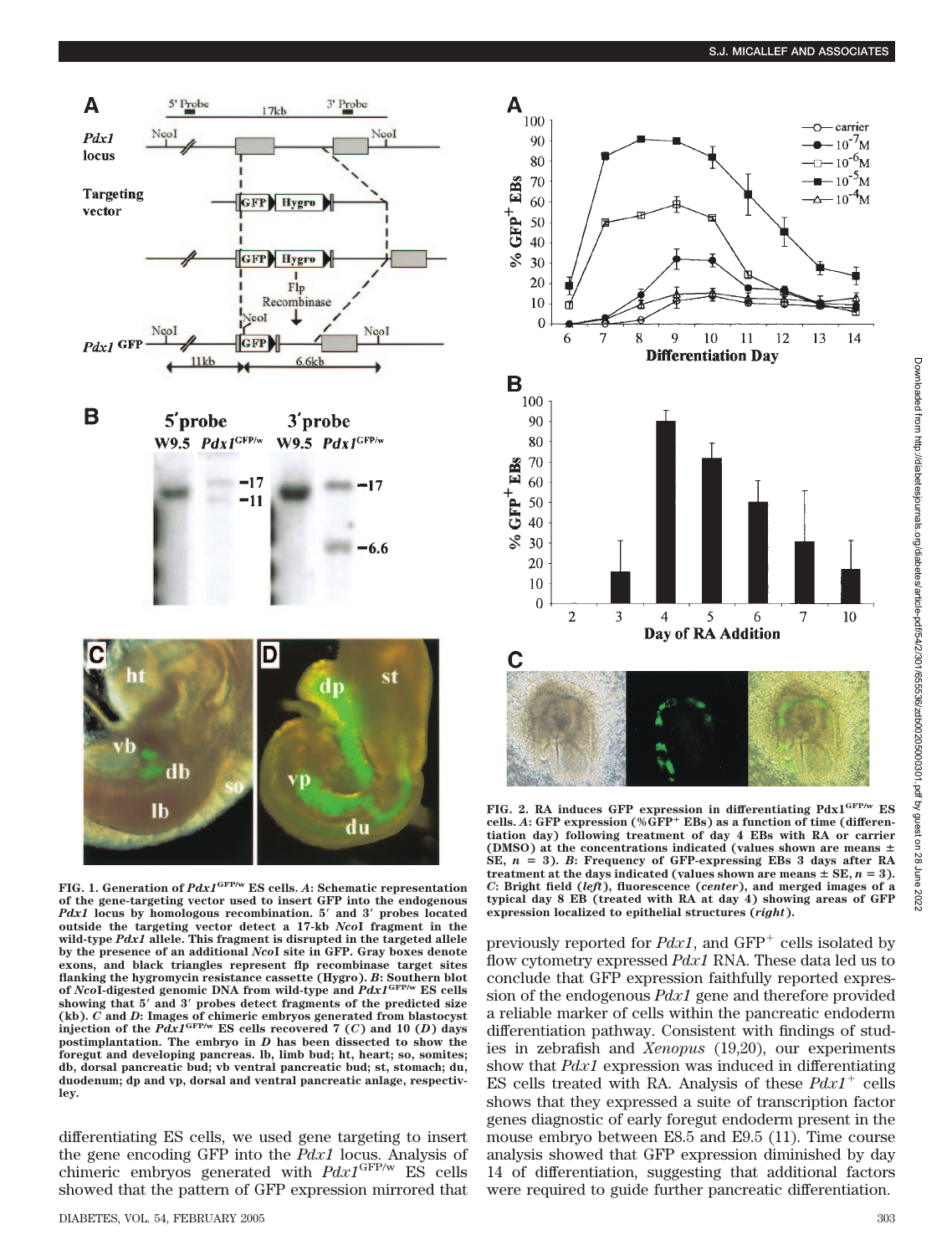

**FIG. 3. Day 8** *Pdx1***GFP/w EBs treated with RA at day 4 express markers of early pancreatic endoderm.** *A***: Flow cytometric analysis of** *Pdx1***GFP/w EB cells showing that all GFP cells coexpress E-cad.** *B***: RT-PCR analysis of RNA derived from day 8 EB cells sorted on the basis of GFP and E-cad expression. C, control RNA derived from Min6 cells (25), fetal or adult pancreas; N, no template.**

However, it is also possible that endogenous factors produced in our cultures actively repressed continuing pancreatic development. Experiments by Deutsch et al. (22) showed that ventral foregut endoderm adopted a default pathway of pancreatic commitment that could be diverted to  $PdxI^{-}$  hepatic endoderm by the proximity of cardiac mesoderm. Their results suggested that mesoderm-derived fibroblast growth factor (FGF) induced the local production of sonic hedgehog (Shh), a factor previously reported to repress *Pdx1* expression in the dorsal

foregut endoderm (23). However, although cardiac mesoderm was a prominent feature in our cultures, addition of either FGF2 or inhibitors of Shh signaling to day  $8$  GFP<sup>+</sup> EBs did not modulate subsequent GFP expression (data not shown).

Our experiments show that RA can promote the formation of  $Pdx1^+$  foregut endoderm that coexpresses  $Ptf1a$ , a transcription factor indicative of pancreatic commitment (21). However, the absence of markers of further pancreatic differentiation, such as *Ngn3*, *NeuroD*, *Nkx2.2*, and *Insulin*, emphasize that these experiments describe only the first step in the development of a protocol for the differentiation of ES cells into pancreatic  $\beta$ -cells. Indeed, studies by Mandel et al. (24) demonstrated that pancreatic tissue from E12 fetal mice required 2 weeks of maturation in vitro before it could contribute to the regulation of blood glucose levels when transplanted into animals. In this context, the  $Pdx1$ <sup>+</sup> cells characterized in this study are also likely to require further culture before they reach a developmental stage capable of regulating glucose levels in vivo. The definition of culture conditions that will facilitate such further development will form the basis of future work.

## **ACKNOWLEDGMENTS**

This work was supported by the Australian Stem Cell Centre, the Juvenile Diabetes Research Foundation, and the National Health and Medical Research Council (NHMRC) of Australia. A.G.E. is an NHMRC Senior Research Fellow.

## **REFERENCES**

- 1. Soria B, Roche E, Berna G, Leon-Quinto T, Reig JA, Martin F: Insulinsecreting cells derived from embryonic stem cells normalize glycemia in streptozotocin-induced diabetic mice. *Diabetes* 49:157–162, 2000
- 2. Leon-Quinto T, Jones J, Skoudy A, Burcin M, Soria B: In vitro directed differentiation of mouse embryonic stem cells into insulin-producing cells. *Diabetologia* 47:1442–1451, 2004
- 3. Lumelsky N, Blondel O, Laeng P, Velasco I, Ravin R, McKay R: Differentiation of embryonic stem cells to insulin-secreting structures similar to pancreatic islets. *Science* 292:1389–1394, 2001
- 4. Rajagopal J, Anderson WJ, Kume S, Martinez OI, Melton DA: Insulin staining of ES cell progeny from insulin uptake (Letter). *Science* 299:363, 2003
- 5. Sipione S, Eshpeter A, Lyon JG, Korbutt GS, Bleackley RC: Insulin expressing cells from differentiated embryonic stem cells are not beta cells. *Diabetologia* 47:499–508, 2004
- 6. Hori Y, Rulifson IC, Tsai BC, Heit JJ, Cahoy JD, Kim SK: Growth inhibitors promote differentiation of insulin-producing tissue from embryonic stem cells. *Proc Natl Acad SciUSA* 99:16105–16110, 2002
- 7. Moritoh Y, Yamato E, Yasui Y, Miyazaki S, Miyazaki J: Analysis of insulin-producing cells during in vitro differentiation from feeder-free embryonic stem cells. *Diabetes* 52:1163–1168, 2003
- 8. Blyszczuk P, Czyz J, Kania G, Wagner M, Roll U, St-Onge L, Wobus AM: Expression of Pax4 in embryonic stem cells promotes differentiation of nestin-positive progenitor and insulin-producing cells. *Proc Natl Acad Sci USA* 100:998–1003, 2003
- 9. Miyazaki S, Yamato E, Miyazaki J: Regulated expression of pdx-1 promotes in vitro differentiation of insulin-producing cells from embryonic stem cells. *Diabetes* 53:1030–1037, 2004
- 10. Gu G, Dubauskaite J, Melton DA: Direct evidence for the pancreatic lineage:  $NGN3+$  cells are islet progenitors and are distinct from duct progenitors. *Development* 129:2447–2457, 2002
- 11. Edlund H: Pancreatic organogenesis—developmental mechanisms and implications for therapy. *Nat Rev Genet* 3:524–532, 2002
- 12. Offield MF, Jetton TL, Labosky PA, Ray M, Stein RW, Magnuson MA, Hogan BL, Wright CV: PDX-1 is required for pancreatic outgrowth and differentiation of the rostral duodenum. *Development* 122:983–995, 1996